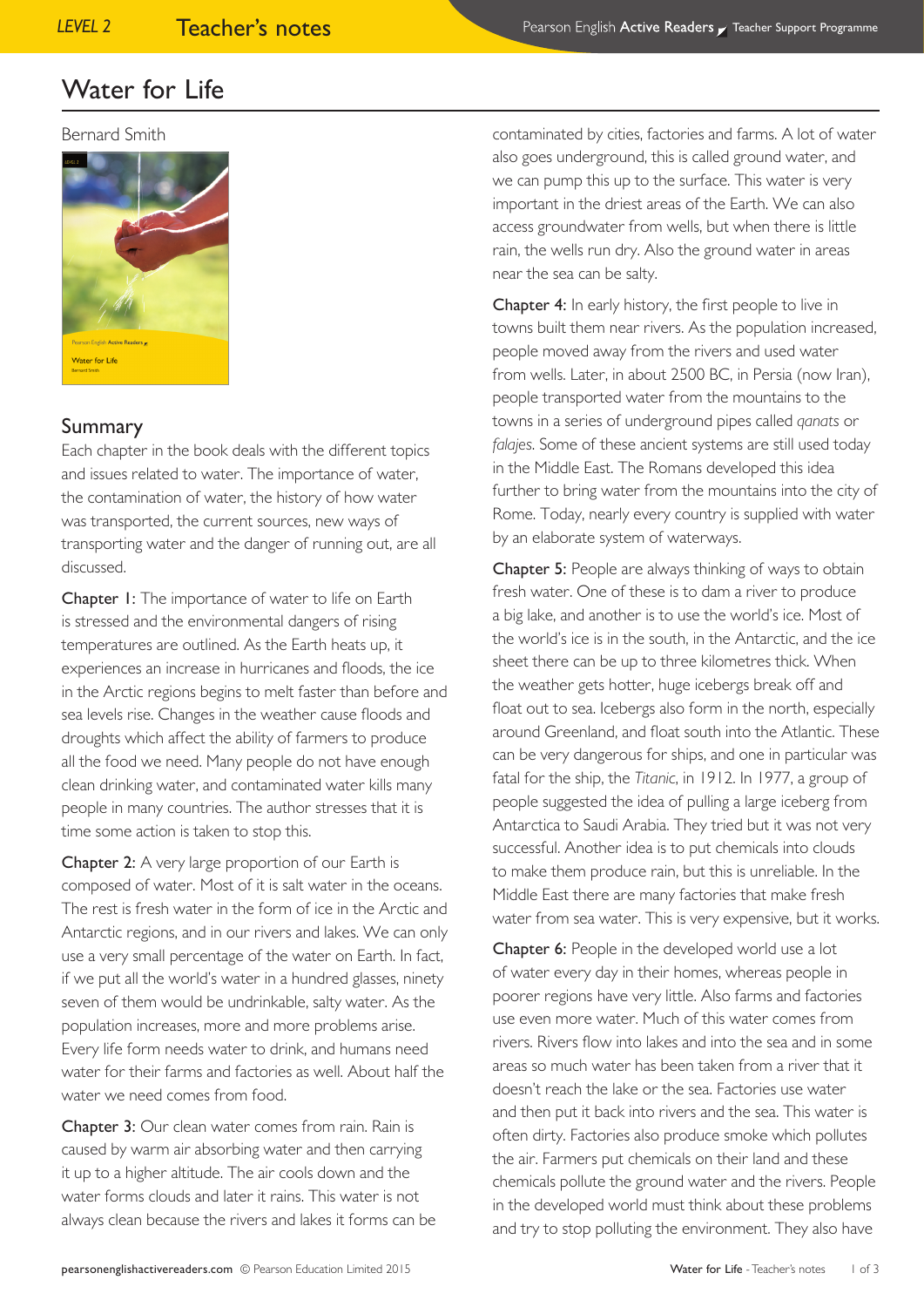to think about how they can use water more efficiently, and how they can help people who do not have enough clean water.

### Background and themes

Climate change and the environment: The temperature of the Earth is increasing and this is having an effect on our weather, the sea levels and on the distribution of rainfall. Many countries are experiencing longer and hotter droughts, and others, bigger and more damaging floods. The cause of all this is human activity – both industrial and agricultural. We need to think about what we are doing to the Earth and how we can reverse the process.

The developed and the developing world: Many people in the developing world have very little access to water, and a lot of the water they have is dirty. In contrast, the developed world pollutes and wastes water on an alarming scale. People in rich countries must learn not to waste water and to use it more effectively. The book emphasises the need to rectify these problems before it is too late. Indeed, some people have suggested that if there is another world war, it will not be about oil or land, but about water and the lack of it.

The search for new water: Although water cannot be created, many attempts have been made to find water from previously untried sources. In the future we may see many more and varied ways of getting clean water.

A historical aspect: Many centuries ago, people built elaborate structures to transport water from place to place. In those times, people did not have the machinery we have today, so the task was enormous and took many years and many men to complete.

## Discussion activities

### Before reading

Discuss and predict: Put students in small groups to talk about the following questions and predict what answers will be given in the book. *Why is the world getting warmer? What is happening to the world's ice and seas? How much of the Earth is water and how much of it can we drink? Why does it rain? How did people get fresh water in the past? In countries where it doesn't rain, how can they get more water?* Get students to make a note of their answers for checking after reading.

## Chapter 1

#### Before reading

2 Discuss: Put the students in small groups to discuss the following questions: *Do you live in a wet or a dry country? How often does it rain in your country? Is it the same in every part of your country? When does it rain more? Are there problems with water? Is there too much water or too little? Are there a lot of lakes and rivers? Do you live near the sea or near lakes and rivers? Is the water in the sea, lake or river clean?*

#### After reading

Pair work and write: Put students in pairs and ask them to choose a short paragraph from Chapter 1. Tell then to write it again, making five changes to words in the text. Students then read out their paragraphs to the other students, who have to identify the mistakes.

## Chapter 2

#### Before reading

Pair work and discuss: Put the students in pairs to make a list of all the names of fruit, vegetables, meat and fish they know in English. Write the names on the board and add some suggestions of your own. Ask the students to discuss which of these foods they like and normally eat. Then, ask them to try and guess how much water, as a percentage, there is in the following: *banana, cucumber, tomato, egg, fish and chicken.*

### After reading

5 Pair work: Write the following words on the board: *The Pacific, Greenland, farms, a week, 60%, a quarter.* Have the students talk and write in pairs to say how these words were used in Chapter 2.

### Chapter 3

#### After reading

6 Write: Write *When does heavy rain start to fall in the centre of Africa and in south Asia?* on the board and elicit the answer (In the middle of June.). Ask students to write another question about something in Chapter 3. Check their work as they do this. Now have students stand up and ask and answer each other's questions.

### Chapter 4

While reading (p. 20 after, 'They have to carry it to their homes on their heads or on the backs of animals.')

**7** Role play: Put students in pairs and tell them that one of them lives in a very dry, poor country where people have to carry water from wells to their houses, and the other lives in a rich country where there is a lot of water. How are their lives different? Suggest the following questions: *How much water do you use a day? Is there always water in your house? Do you have a bath in your house? How do you wash your clothes? How do you cook? How far do you walk to get water?*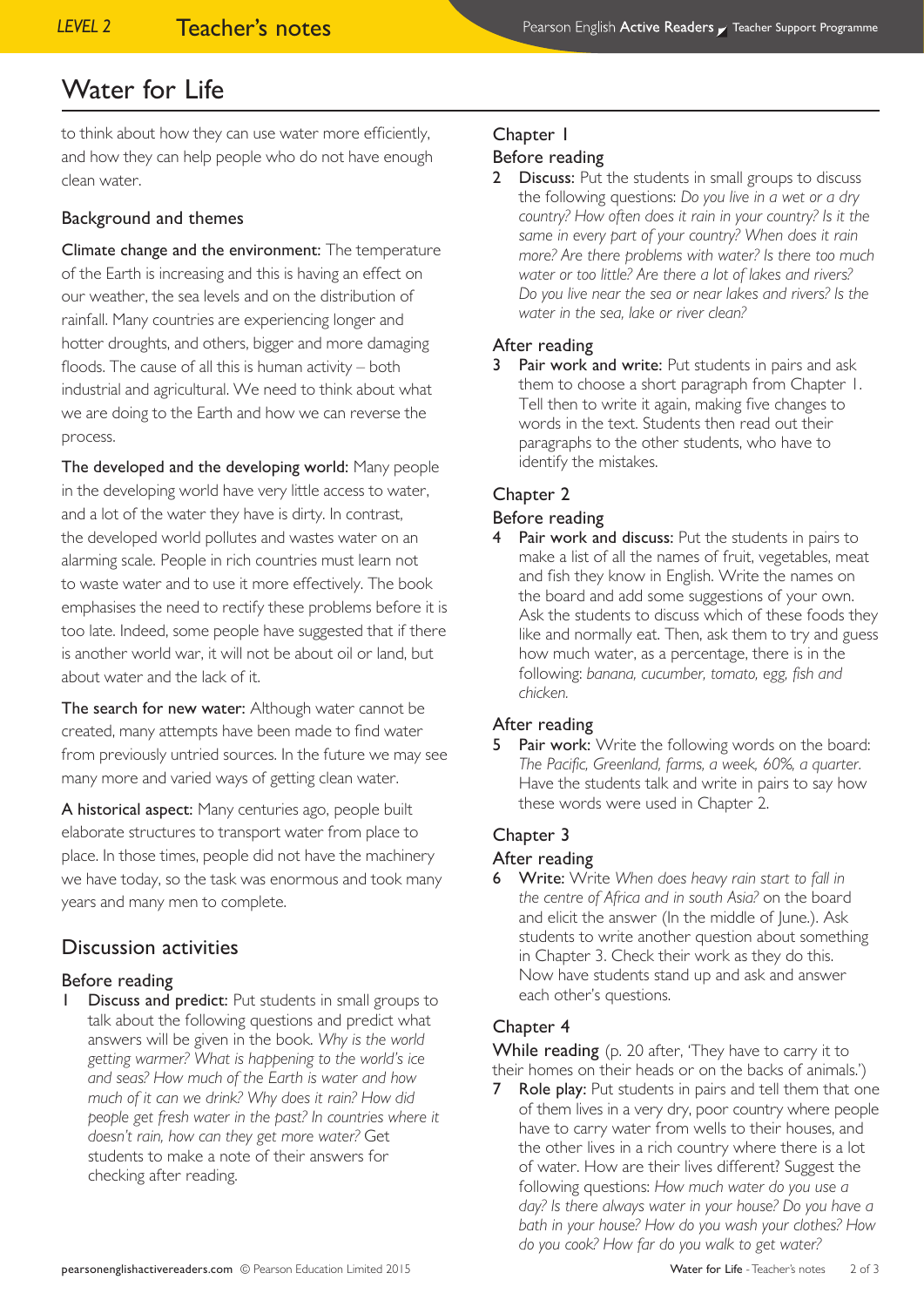#### After reading

8 Pair work: Put students in pairs and ask them to look back at the pictures and drawings in Chapter 4. Ask them to make a list of the things they can see in each picture. The pair with the longest list wins.

#### Chapter 5

While reading (p. 28 after, 'More than 1,500 people died.')

**9** Research: In groups students use the Internet find out as much as they can about problems and disasters that water, ice or large scale pollution and contamination have caused in the world. Ask them to choose one problem and give an oral presentation to the rest of the class. Tell the students they should look for the following information: *When/where/why did it happen? How many people died? What problems did people have after it happened? What did other countries do to help? Can people stop it happening again?*

#### Chapter 6

#### Before reading

10 Write and discuss: In small groups ask the students to write down how much water each of them uses everyday and for what. Ask them to consider the following questions: *How much do you drink / use in the bath / use to wash bowls, plates and cups / use in the toilet?* Remind them to consider not just water, but all the tea, coffee, soft drinks etc that they drink. Then the students compare the figures with each other and decide if they think they use too much water, and how they can use less.

#### After reading

11 Group work: Put students in groups of four or five and tell them they are meeting on World Water Day to talk about how we can make the world a better place and help the people who are experiencing problems with water. Each student is representing a region where there are different problems with water. For example, Bangladesh (floods), North Africa (droughts), a European country (pollution) and a country which is losing some of its land because of rising sea levels.

#### Extra activities

- 12 Research: Write the following film titles on the board: *The Day after Tomorrow, A Perfect Storm, Twister*. Ask the students if they have seen any of the films. Explain they are films in which extreme weather is the central theme. Ask them if they know any more films with the same theme. Then divide the class into groups of three and ask them to look for information on the Internet about the three films above. Each student takes one of the films. Students then tell the rest of their group about the film they have done research on and they decide which one they think is the most interesting.
- 13 Check: Tell the students to go back to the predictions they made before reading the book (activity 1). Were they right?
- 14 Write: Ask students to look back through the book and write in their notebooks the five most important things they learnt. Get feedback from the whole class and see if the students agree.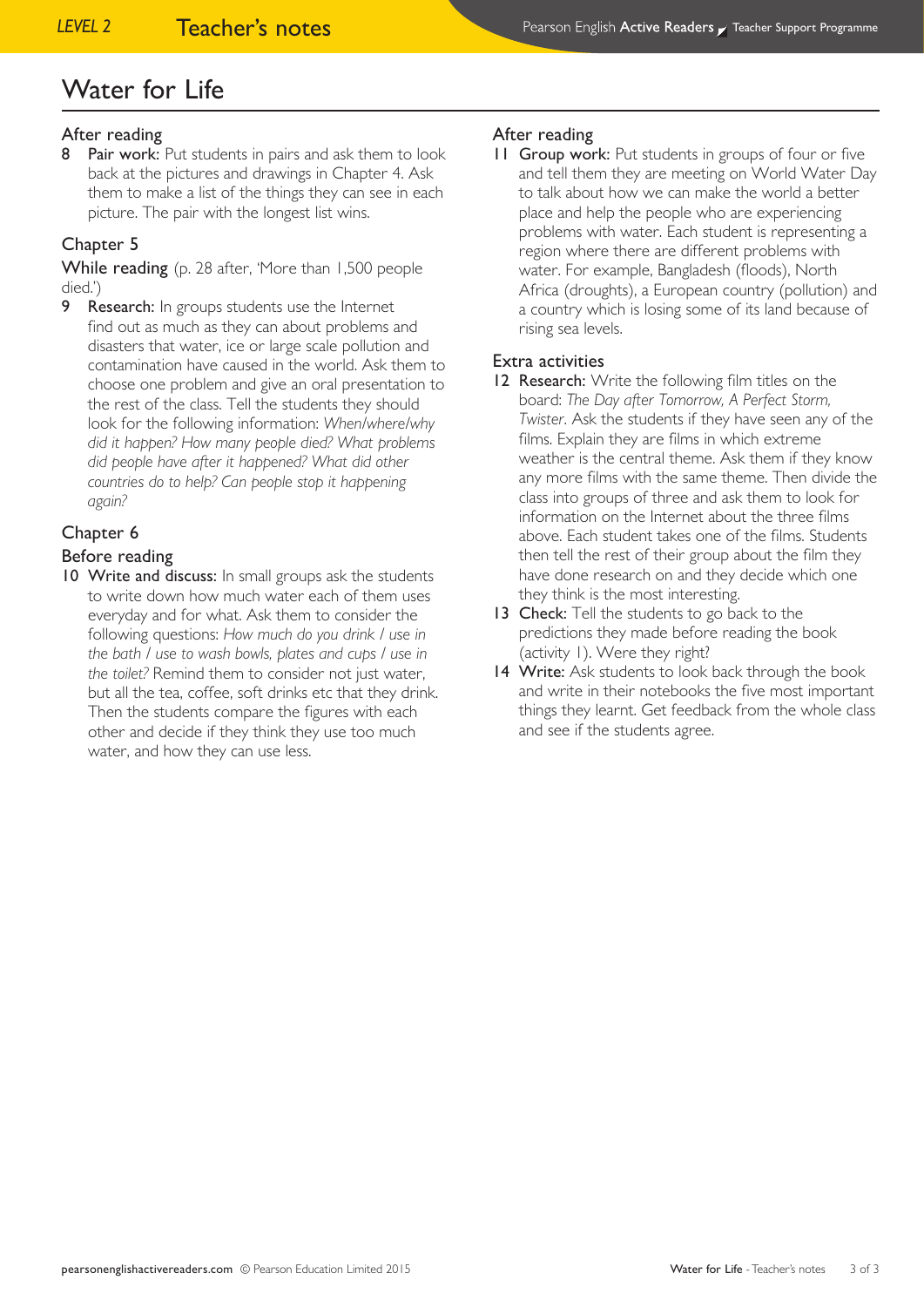# Water for Life **Photocopiable**

## While reading

#### Chapter 1

- 1 Find the words in Chapter 1.
	- a You can see these on the sea.  $(p, 1)$  ...........
	- **b** They happen when there is very little rain. (p. 3) …………
	- c Fires or factories make this. (p. 3) …………
	- d It is very hard, cold and usually white. (p. 3)
	- **e** When there is too much water, these happen and they kill plants and animals. (p. 4)
		- …………

…………

- f They make people ill and can kill them. (p. 5) ……………
- 2 Put the underlined letters in the right place to make a word.
	- a crenasirhu ……………… begin over the sea and can be very big.
	- **b** The dirty flood water goes into the ogudnr ……………… water.
	- c nasoruged ……………… fires start every summer near Sydney.
	- d Ice moves slowly down the nonatisum ……………… and into rivers.
	- e People say there will be big beporlsm ……………… in the future.
	- f Our children will live in a very fetnfried ……………… world.

## Chapter 2

3 Put a word on the left with a word on the right.

| thin   | wet      |
|--------|----------|
| large  | outside  |
| began  | thick    |
| die    | small    |
| dry    | finished |
| inside | live     |

- 4 Write questions for these answers.
	- a How / ice / Greenland?
	- ……………………………………………… Two kilometres. **b** Where / life? ……………………………………………… In the water.
	- c Where / live / nine months?
		- ……………………………………………… In water.
			-

d When / lose / water?

 ……………………………………………… When the weather is hot.

- e How / water / food?
	- ……………………………………………… About a half.
- f How / water / fish? ……………………………………………… 67%.
- Chapter 3

#### 5 Answer the questions.

- a Where does clean water come from?
- ……………………………………………… **b** When does the air start to lose water? ………………………………………………
- c How much water comes from ground water in European and North American homes and workplaces?

………………………………………………

- d Where is ground water very important? ………………………………………………
- e Who takes the ground water from the pumps to the villages in dry countries like Saudi Arabia?

………………………………………………

f How much more water is in ground water than in rivers and lakes?

#### ……………………………………………… 6 Finish the sentences.

- a In some countries, it doesn't rain for months and then suddenly …………………………. .
- **b** Warm air can carry more water than
- …………………………………………….. . c When the air is very cold, …………………. .
- d We have to clean the water before …………………………………………….. .
- e Sometimes water is only two or three metres under the ground and sometimes it
- f More and more people need………………… …………………………………………….. .

…………………………………………….. .

#### Chapter 4

#### 7 Write the words to finish the sentences.

mother highest Egypt wells Appenine European

a The people of ................... lived next to the River Nile.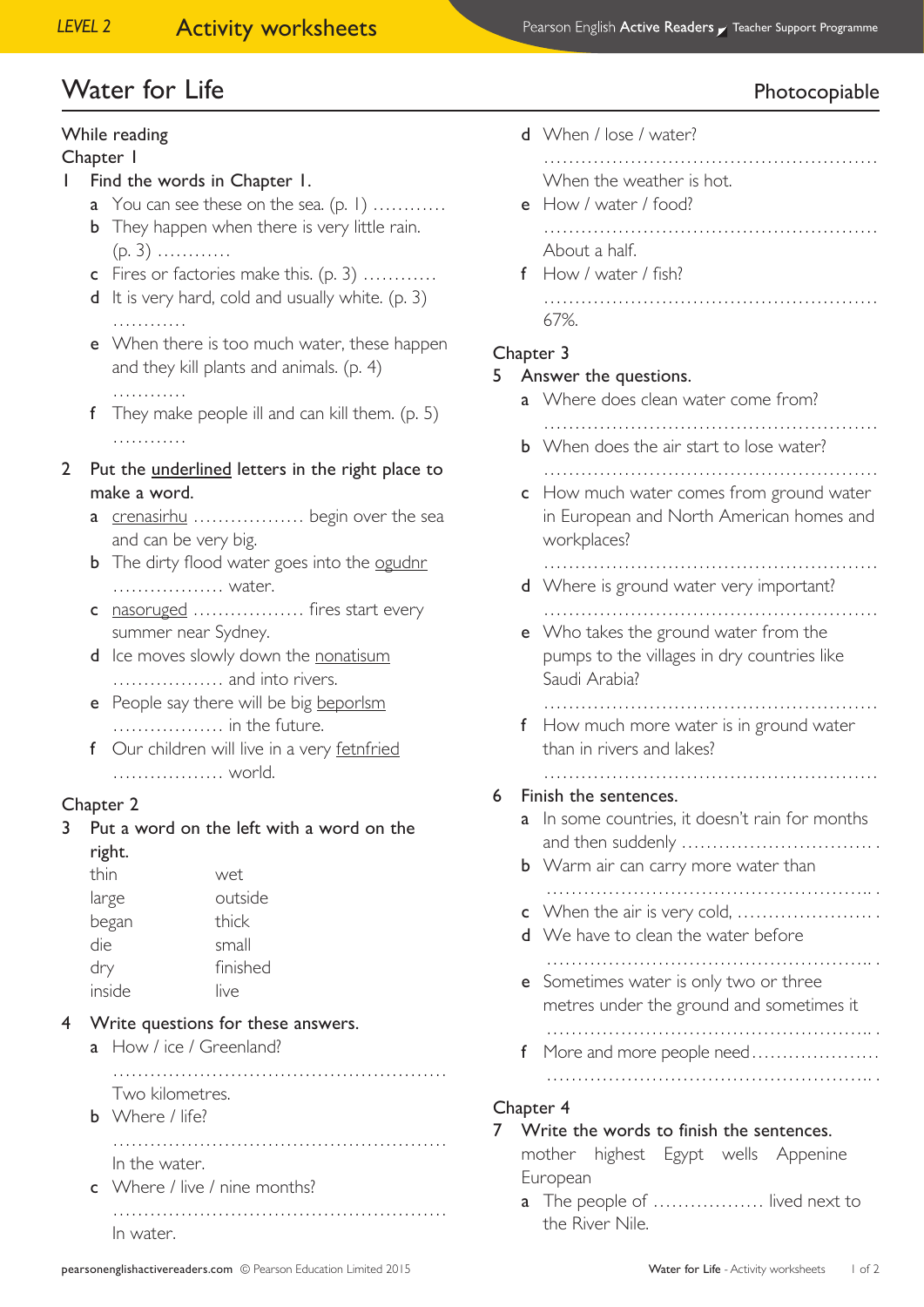# Water for Life **Photocopiable**

- **b** People made ………………… and took fresh water from them.
- c The people in Persia called the first well the ……………… well.
- d The Romans brought water from the ……………… mountains to their cities.
- e The Romans took their ideas to other ……………… cities.
- f The Pont du Gard is the ……………… Roman waterway in Europe.

## 8 Circle the wrong word in the sentences.

- a People made wells and took a fresh water from them for their animals and plants.
- **b** The people in Persia went to at the high ground and studied it carefully.
- c The water ran from well to the well and then out into the land below.
- d The Persians took their clever ideas to up Arabia.
- e The Romans used waterways but in a best better way.
- f There are great Roman waterways in on France and Spain.

### Chapter 5

- 9 Put the underlined letters in the right place to make a word.
	- a We can stop llignutop ................... fresh water and use it more carefully.
	- **b** The weather is getting warmer and the ice is getmlni ………………
	- c When water changes to ice it gets gregbi ……………… .
	- d Antarctica is the ecltsdo ................... land on Earth.
	- e In every iceberg there are shsadnuto ……………… of litres of water.
	- f To make rain from clouds is veepxeisn ……………… and does not always work.

### 10 Find the words in Chapter 5.

- a You use them to drink from. (p. 27) ……………………
- **b** A lot of ice floating in the sea that can be dangerous. (p. 28) ……………………
- c They are white and you can see them in the sky. (p. 30) ……………………
- d A place where people make things. (p. 31) ……………………
- e It's something you put on your food. (p. 31) ……………………
- f It's a word to say when something costs a lot of money. (p. 31) ……………………

## Chapter 6

## 11 Finish the sentences with the right word.

- paper rich baths floods dam fish chemicals
- a In the United Kingdom people use 60 litres of water for ……………… and clean clothes.
- b Too much rain causes ……………… .
- c 3% of ……………… in Russian shops came from the Aral Sea.
- d Today, there is a new ……………… across one end of the Aral Sea.
- e Factories use 400 litres of water for one kilo of ……………… .
- f Farmers put a lot of ……………… on the land.
- g People in ……………… countries have to think about how they use water.

## 12 Circle the right word.

- a *Five / Ten* thousand children die everyday because their water carries diseases.
- **b** In Australia, the drought problem is getting *better / worse*.
- c The Yellow River runs across *China / Russia*.
- d Chemicals in the land make the plants bigger and *greener / stronger*.
- e Getting water from ice and sea water is difficult and *expensive / dangerous*.
- f 90% of the rivers in *Asia / Europe* have chemicals in them.

### After reading

13 Circle a number to show what you think is the most dangerous to people in your country. 1 is a not dangerous and 5 is a very dangerous. Talk to a friend. Do you think the same? Then think about these problems in other countries.

| <b>Hurricanes</b> |  |  |  |
|-------------------|--|--|--|
| Floods            |  |  |  |
| Droughts          |  |  |  |
| Pollution         |  |  |  |
| Waves             |  |  |  |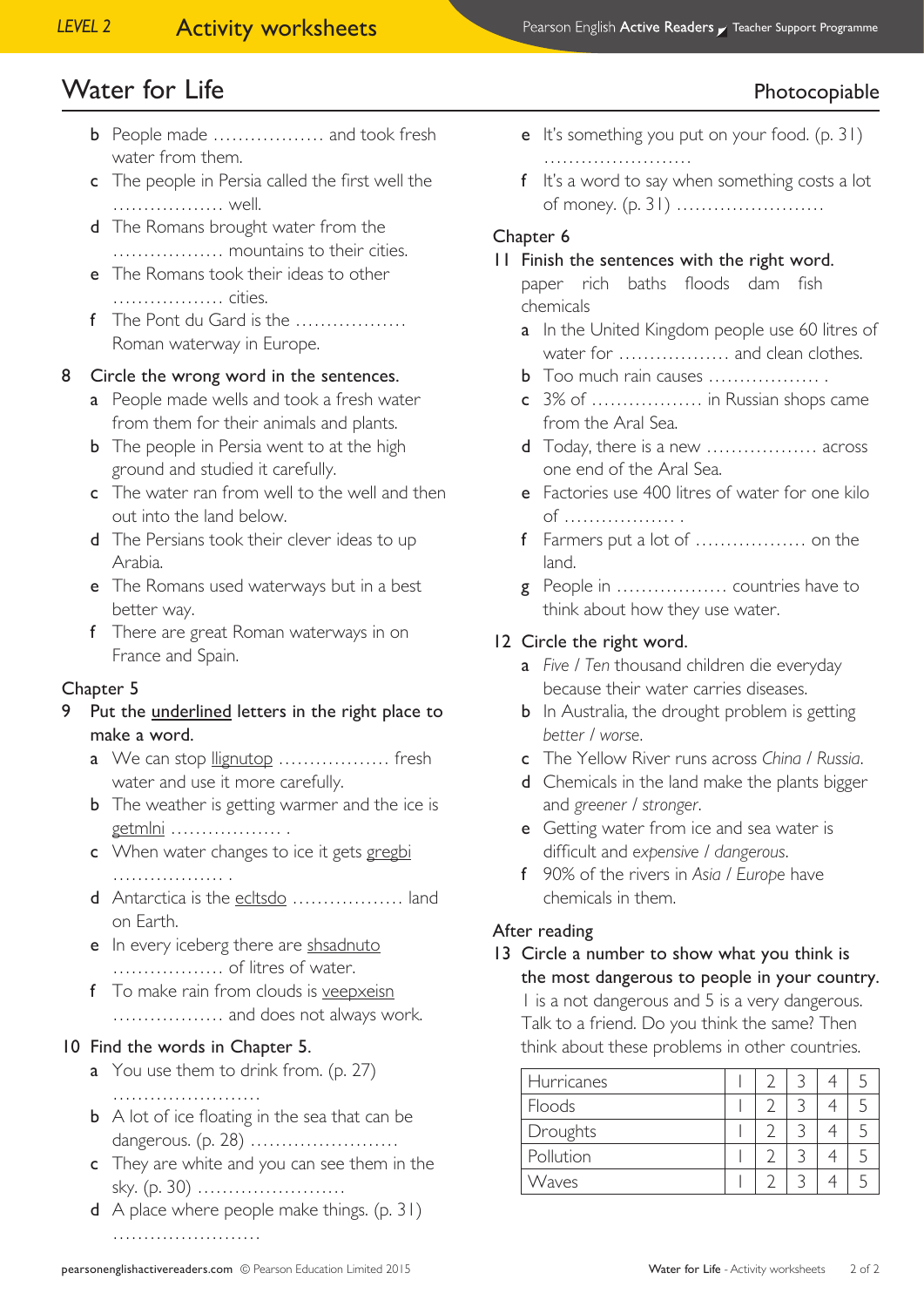# Water for Life **Photocopiable**

| I |                                                    | Finish the sentences with the right word.<br>Bermuda Persia Bangladesh Australia |  |  |  |
|---|----------------------------------------------------|----------------------------------------------------------------------------------|--|--|--|
|   | Spain<br>Asia<br>Britain Rome United States Arctic |                                                                                  |  |  |  |
|   | a                                                  | the people can't drink it.                                                       |  |  |  |
|   | b                                                  | The big rivers in the south-west of<br>are often dry.                            |  |  |  |
|   | c                                                  | In many places in the  the ice is<br>dangerous.                                  |  |  |  |
|   | d                                                  | Every year there are 500,000 new wells in the                                    |  |  |  |
|   | e                                                  | The people of  built waterways in<br>about 2,500 BC.                             |  |  |  |
|   | f                                                  | The Aqua Claudia waterway brought water to the<br>city of                        |  |  |  |
|   | g                                                  | There are great Roman waterways in France and<br>today.                          |  |  |  |
|   | h.                                                 | the United States.                                                               |  |  |  |
|   | i.                                                 | An iceberg made a journey of 4,000 kilometres to                                 |  |  |  |
|   | İ                                                  | .<br>The Aral Sea is in                                                          |  |  |  |
| 2 |                                                    | Answer these questions.                                                          |  |  |  |
|   | a                                                  | Where did Hurricane Katrina hit in August 2005?                                  |  |  |  |
|   | b                                                  | Why are the Arctic animals dying?                                                |  |  |  |
|   | c                                                  | How long can we live without food?                                               |  |  |  |
|   | d                                                  | Where do rivers go?                                                              |  |  |  |
|   | e                                                  | Who took their clever ideas to Arabia?<br>.                                      |  |  |  |
|   | f                                                  | Where do they call the waterways qanats?                                         |  |  |  |
|   | g                                                  | When was the last ice age?                                                       |  |  |  |
|   | h                                                  | What makes icebergs move?                                                        |  |  |  |
|   | Ĺ                                                  | What is the Aral Sea today?                                                      |  |  |  |
|   |                                                    | What began in 1992 in Rio de Janeiro?                                            |  |  |  |
|   | j                                                  |                                                                                  |  |  |  |
| 3 |                                                    | Circle the right words.                                                          |  |  |  |
|   | Our world is changing fast / slowly.               |                                                                                  |  |  |  |
|   | b                                                  | In the summer / winter more of Bangladesh is under                               |  |  |  |
|   |                                                    | water.                                                                           |  |  |  |

- d The air takes up *fresh* / *salty* water from the sea.
- e When the air gets colder it starts to *take up* / *lose* water.
- f When the Nile flooded the land, it made it *good* / *bad* for farming.
- g The Romans made *worse* / *better* waterways than the Persians.
- h Nearly all an iceberg is *below* / *above* the water.
- i When aeroplanes put chemicals into the clouds, they *sometimes* / *always* make rain.
- j In the United States there are *many* / *not many* people without clean water.

#### 4 Circle the wrong word in the sentences.

- **a** Warmer air above warmer seas can to cause hurricanes.
- **b** In the Maldives, a lot of land is only a the metre above the sea.
- c There is a lot of water of on the Earth.
- d Most people don't live in at the mountains.
- e Sometimes ground water is only two or three metres inside under the ground.
- f Some waterways in Persia were a hundred kilometres longer long.
- g Behind a dam there is a big lake of on fresh water.
- h People in Australia live in big cities next near the sea.
- i Too many much rain causes floods.
- People need of houses, clothes and cars.

## 5 Are these sentences right  $(\checkmark)$  or wrong  $(\checkmark)$ ?

- a Some people say that without the ice on Greenland, the seas will be one metre lower.
- **b** Some people think that countries will fight about water.
- c There were animals on the land when life first began.
- d When the air gets warmer, we can see clouds.
- e More than half the water people use in Europe and North America comes from ground water.
- f Between ice ages, the Earth is very cold.
- g In 1912, the *Titanic* was the biggest ship in the world.
- h World Water Day began in 1992, in London.
- To take salt out of sea water is a very new idea.
- Farms cause more problems of pollution than factories in most countries.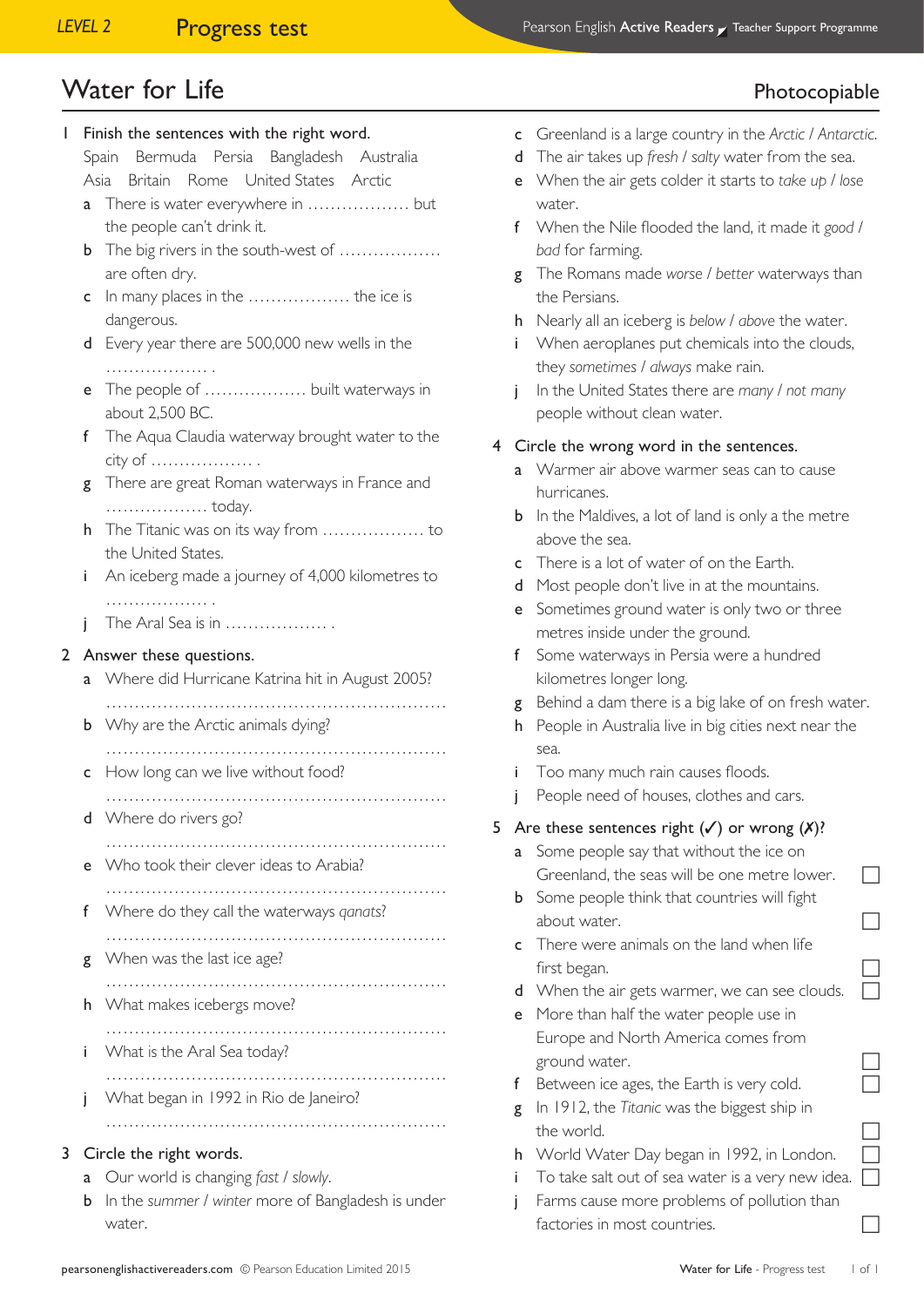## Book key

- 1.1 1–3 Open answers
- 1.2 Open answers
- 2.1 1 Open answers
	- 2 a changing **b** diseases **c** melting **d** higher e floods f bigger

## 2.2 1 *X* 2 √ 3 √ 4 *X* 5 *X* 6 *X* 7 √ 8 √

- 2.3 1 thinner, more dangerous 2 more afraid, higher 3 more important 4 more careful
	- 5 shorter, hotter 6 warmer
	- 7 bigger, more difficult 8 dirtier
- 2.4 Open answers  $(2 \text{ a } 6 \text{ b } 8 \text{ c } 6 \text{ d } 6 \text{ c } 8)$
- 3.1 1 Sentence b
	- 2 a salty **b** fresh **c** ice **d** food
- 3.2 1 25%
	- 2 90%
	- 3 10%
	- 4 2%
	- 5 40%
	- 6 75%, 65%
- 3.3 1 f 2 b 3 e 4 c 5 d 6 a
- 3.4 1 a river a lake rain a well
- 2 Open answers
- 4.1 Ice, snow, water in the air
- 4.2 I a carries **b** mountain **c** cold **d** sometimes e old f will not g sea
- 4.3 1 a 2 b 3 a 4 b 5 b 6 b 7 a
- 4.4 Persians I Romans 3 Europeans 4 Egyptians 2
- 5.1 a Europeans **b** Romans **c** Egyptians **d** Persians
- 5.2 1 ✗ 2 ✓ 3 ✓ 4 ✓ 5 ✗ 6 ✗
- 5.3 I How long is the waterway?
	- 2 How old are Oman's falajes?
	- 3 How much of Iran's fresh water comes from qanats?
	- 4 How many falajes are there in Oman?
	- 5 How long was the Aqua Claudia?
- 5.4 Open answers
- 6.1 I a bigger **b** sometimes **c** Antarctic **d** smaller
	- 2 Most of an iceberg is under the water. The Titanic hit the iceberg in the middle of the night.
- 6.2 1 B 2 C 3 A
- 6.3 1 can 2 could 3 can't 4 couldn't 5 can 6 can't 7 couldn't 8 can
- 6.4 Open answers ( $1 \times 2 \times 3 \times 4 \times 5 \times$  $6 \sqrt{ }$

### Talk about it Open answers

Write about it Open answers

- Project I a Inuit usually live in villages next to the sea ice, in houses of wood. They also sometimes make igloos, houses of ice, when they are away from home. (Students' own drawings)
	- **b** They eat fish and meat from animals on the ice. (Students' own drawings)
	- c Inuit boats are often kayaks, canoes or umiaks. (Students' own drawings)
	- 2–4 Open answers

# Discussion activities key

- 1–3 Open answers
- 4 Open answers + banana 70.7%, cucumber 96.4%, tomato 95%, egg 73–95%, fish 67%, chicken 74%.
- 5 Suggested answers:

The Pacific has more than half the world's water. The ice on Greenland, a large country in the Arctic, is two metres thick. Farms are polluting fresh water. People can live for only a week without food and water. People are 60% water. People die when they lose a quarter of the water inside them.

- 6–7 Open answers
- 8 Suggested answers: camel, boy, men, well, tree, bucket, rope, shirt, butterfly, lizard, plants, spider, waterway, river, rocks
- 9 Suggested disasters: Tsunami disaster, Prestige, Bhopal, Chernobyl
- 10–14 Open answers

# Activity worksheets key

- I a waves **b** droughts **c** smoke **d** ice **e** floods f diseases
- 2 a Hurricanes **b** ground **c** Dangerous
	- d mountains e problems f different
- 3 thin−thick large–small
	- began−finished
	-
	- die−live
	- dry−wet
	- inside−outside
- 4 a How thick is the ice in Greenland?
	- **b** Where did life begin?
	- c Where do we live for the first nine months?
	- d When do we lose more water?
	- e How much water comes from food?
	- f How much water is there in fish?